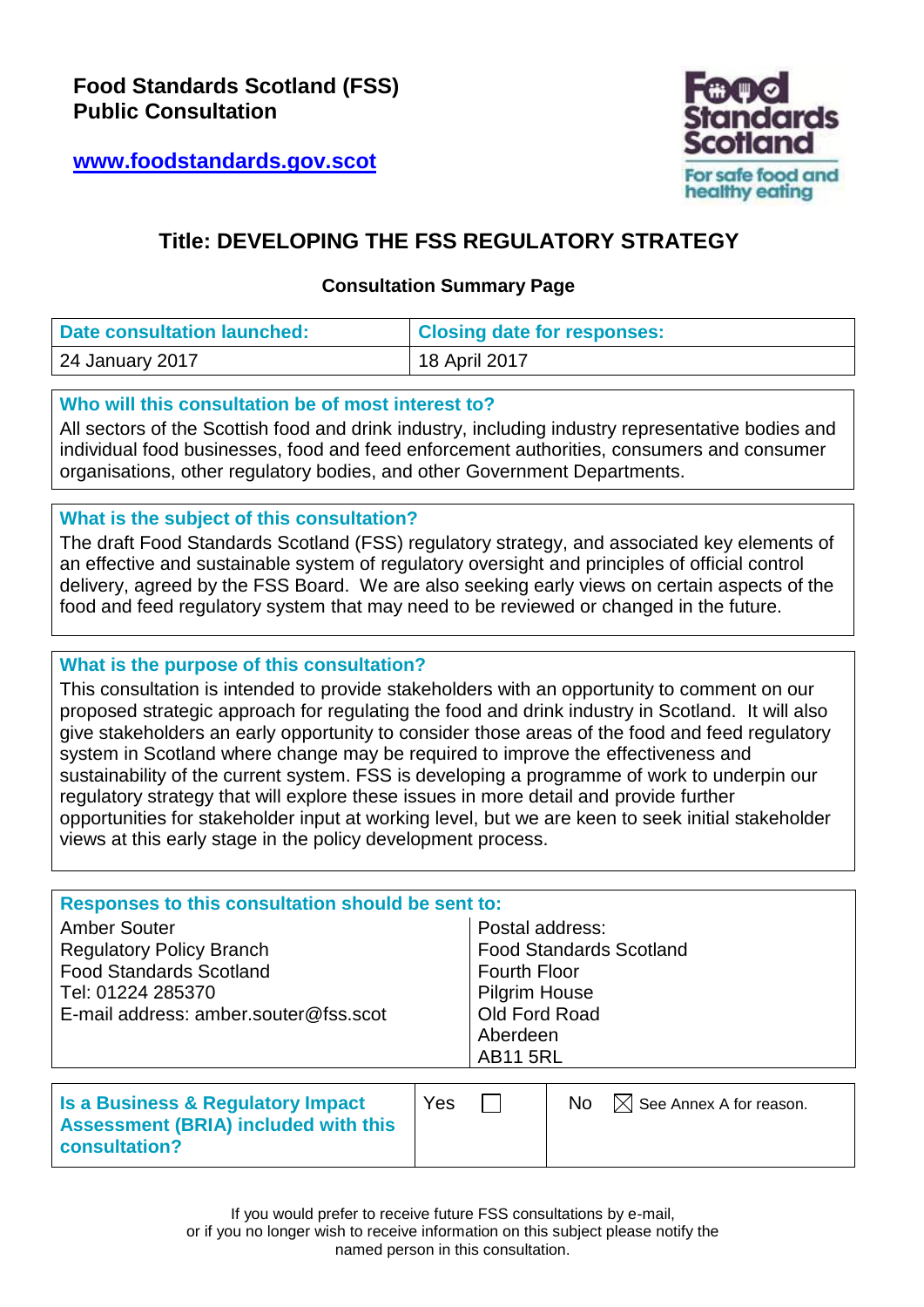## **DEVELOPING THE FSS REGULATORY STRATEGY**

## **DETAIL OF CONSULTATION**

## **Introduction**

1. As Scotland's national regulator for food and feed FSS has a statutory responsibility under The Food (Scotland) Act 2015 to protect consumers from food safety risks, to improve dietary health, and to protect consumers' other interests in relation to food.<sup>1</sup> Therefore how we fulfil our role as a national regulator and the approaches we adopt will be important in achieving these objectives to deliver the best outcomes for consumers.

2. The FSS strategy published in August 2016, *'Shaping Scotland's Food Future: Our Strategy to 2021'* sets out our overall vision to *create a food and drink*  environment in Scotland that benefits, protects and is trusted by consumers.<sup>2</sup> This establishes our six strategic priorities, of which '*responsible food businesses flourish*' is a key outcome.

3. Therefore a key priority for FSS is developing a future regulatory strategy that is clear about:

- How our regulatory functions are delivered
- How we gain assurance about the performance of food businesses
- How businesses are acting to protect consumers and what those businesses should expect from us

4. The draft regulatory strategy agreed by the FSS Board in March 2016<sup>3</sup>, along with the subsequent papers the Board considered in June and August on the principles of official control delivery and key elements of an effective and sustainable .<br>system of regulatory oversight<sup>45</sup>, establishes our proposed strategic approach as a basis for further dialogue with stakeholders.

5. FSS's primary concern will always be consumer protection, so this means that food businesses that operate responsibly and do things that benefit consumers' interests should benefit from risk-based and proportionate regulation, whilst effective and dissuasive action is taken with those businesses who do not step up to their responsibilities to consumers.

6. Scotland has a thriving food and drink sector which has a strong reputation both at home and abroad, and it is clear that a compliant food and drink industry is good for consumers as well as being good for business. As a Scottish regulator working in line with the Scottish Regulators' Strategic Code of Practice<sup>6</sup> we have an important role to play in supporting the economic wellbeing and strong international reputation of our food and drink sector by ensuring it is underpinned by an effective

- <sup>4</sup> [http://www.foodstandards.gov.scot/sites/default/files/Board%20meeting%20-2016%20June%2015%20-](http://www.foodstandards.gov.scot/sites/default/files/Board%20meeting%20-2016%20June%2015%20-%20Key%20principles%20on%20future%20delivery%20of%20Official%20controls%20-%20Sandy%20McDougall.pdf) [%20Key%20principles%20on%20future%20delivery%20of%20Official%20controls%20-](http://www.foodstandards.gov.scot/sites/default/files/Board%20meeting%20-2016%20June%2015%20-%20Key%20principles%20on%20future%20delivery%20of%20Official%20controls%20-%20Sandy%20McDougall.pdf)
- [%20Sandy%20McDougall.pdf](http://www.foodstandards.gov.scot/sites/default/files/Board%20meeting%20-2016%20June%2015%20-%20Key%20principles%20on%20future%20delivery%20of%20Official%20controls%20-%20Sandy%20McDougall.pdf)

-

<sup>&</sup>lt;sup>1</sup> <http://www.legislation.gov.uk/asp/2015/1/contents>

<sup>&</sup>lt;sup>2</sup> <http://www.foodstandards.gov.scot/sites/default/files/FSS%20Strategy%20Doc%20Final.pdf>

<sup>&</sup>lt;sup>3</sup> [http://www.foodstandards.gov.scot/sites/default/files/Board%20meeting%20-%202016%20March%2016%20-](http://www.foodstandards.gov.scot/sites/default/files/Board%20meeting%20-%202016%20March%2016%20-%20Developing%20Regulatory%20Strategy%20160308_0.pdf) [%20Developing%20Regulatory%20Strategy%20160308\\_0.pdf](http://www.foodstandards.gov.scot/sites/default/files/Board%20meeting%20-%202016%20March%2016%20-%20Developing%20Regulatory%20Strategy%20160308_0.pdf)

<sup>5</sup> [http://www.foodstandards.gov.scot/sites/default/files/Effective%20and%20Sustainable%20Official%20Controls%](http://www.foodstandards.gov.scot/sites/default/files/Effective%20and%20Sustainable%20Official%20Controls%20-%20FSS160808.pdf) [20-%20FSS160808.pdf](http://www.foodstandards.gov.scot/sites/default/files/Effective%20and%20Sustainable%20Official%20Controls%20-%20FSS160808.pdf)

<sup>6</sup> <http://www.gov.scot/Resource/0046/00467429.pdf>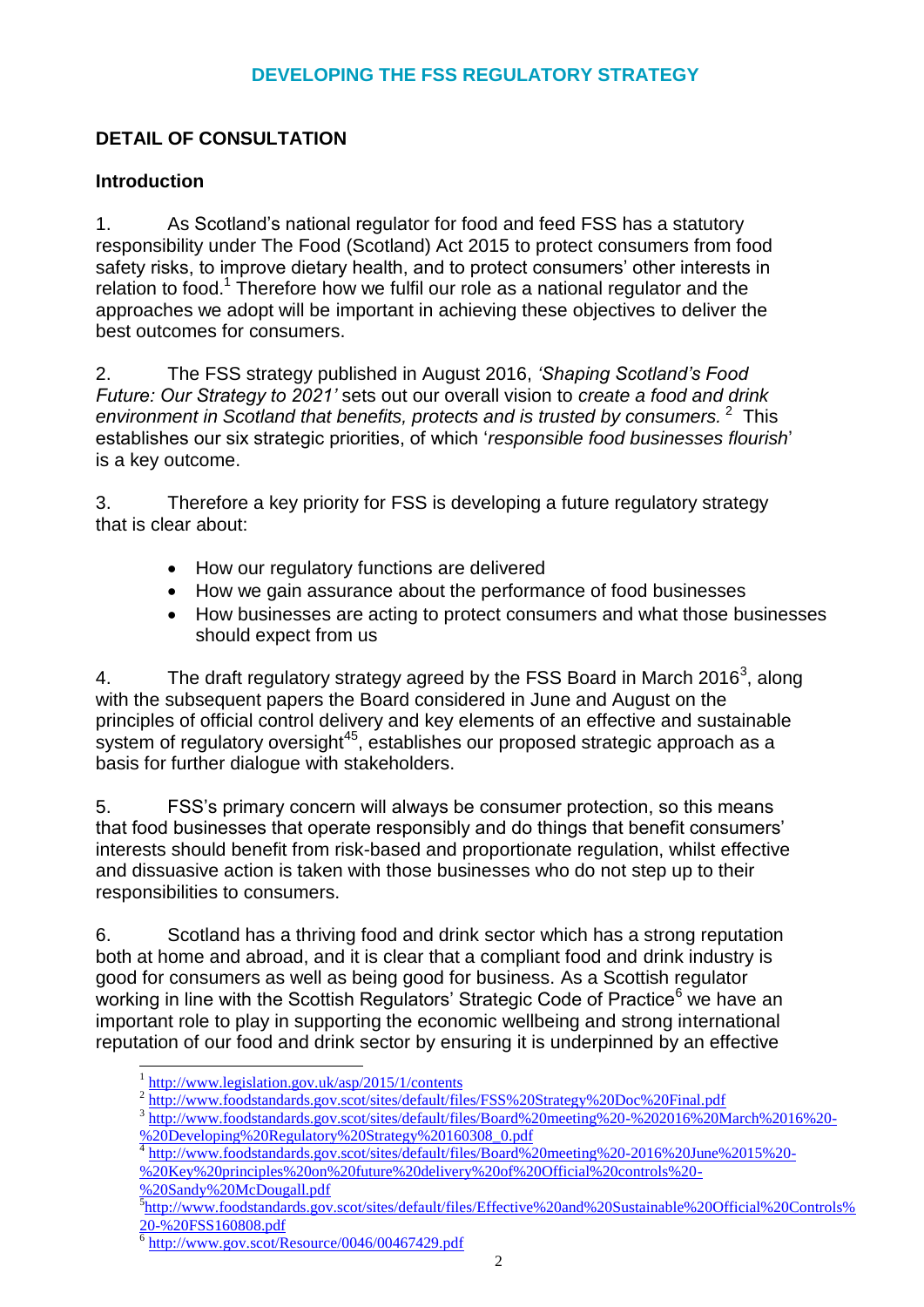and sustainable regulatory system for food safety and standards, whether operating in the domestic, EU or wider global markets.

7. Prioritising consumer protection and applying better regulation principles to support a responsible and flourishing food and drink sector are therefore the central themes running through our proposed regulatory approach. Equally important is the need work in partnership with enforcement authorities to identify areas where change may be needed to shape the future food and feed regulatory landscape so that it remains effective, efficient and risk-based to meet the needs and challenges of modern Scotland. This includes considering the resilience and capacity of existing food law enforcement services across Scotland and, of course, the nature of Scotland's future relationship with Europe.

8. As part of our ongoing engagement with stakeholders FSS now invites views from a wide range of interested parties on our proposed regulatory approach. Views are also sought on those areas of the current regulatory and official control framework that may need to be reviewed or changed in the future.

## **Proposals**

**Key proposals on which respondents' views are sought:**

- **Draft FSS regulatory strategy.**
- **Elements of an effective and sustainable system of regulatory oversight.**
- **Principles of official food and feed control delivery.**

**We are also seeking early respondents' views on:**

- **How FSS and enforcement authorities can support responsible food businesses achieve sustained regulatory compliance.**
- **Different ways to gain assurance about the performance of food businesses.**
- **The legal, financial and reputational sanctions available to deal with poor performance and non-compliance with food law.**
- **Registration requirements for food businesses and potential costs and benefits of a pre-trading authorisation scheme.**
- **Shaping the future regulatory delivery landscape for food and feed in Scotland.**
- **Sustainability and funding of the food and feed regulatory system.**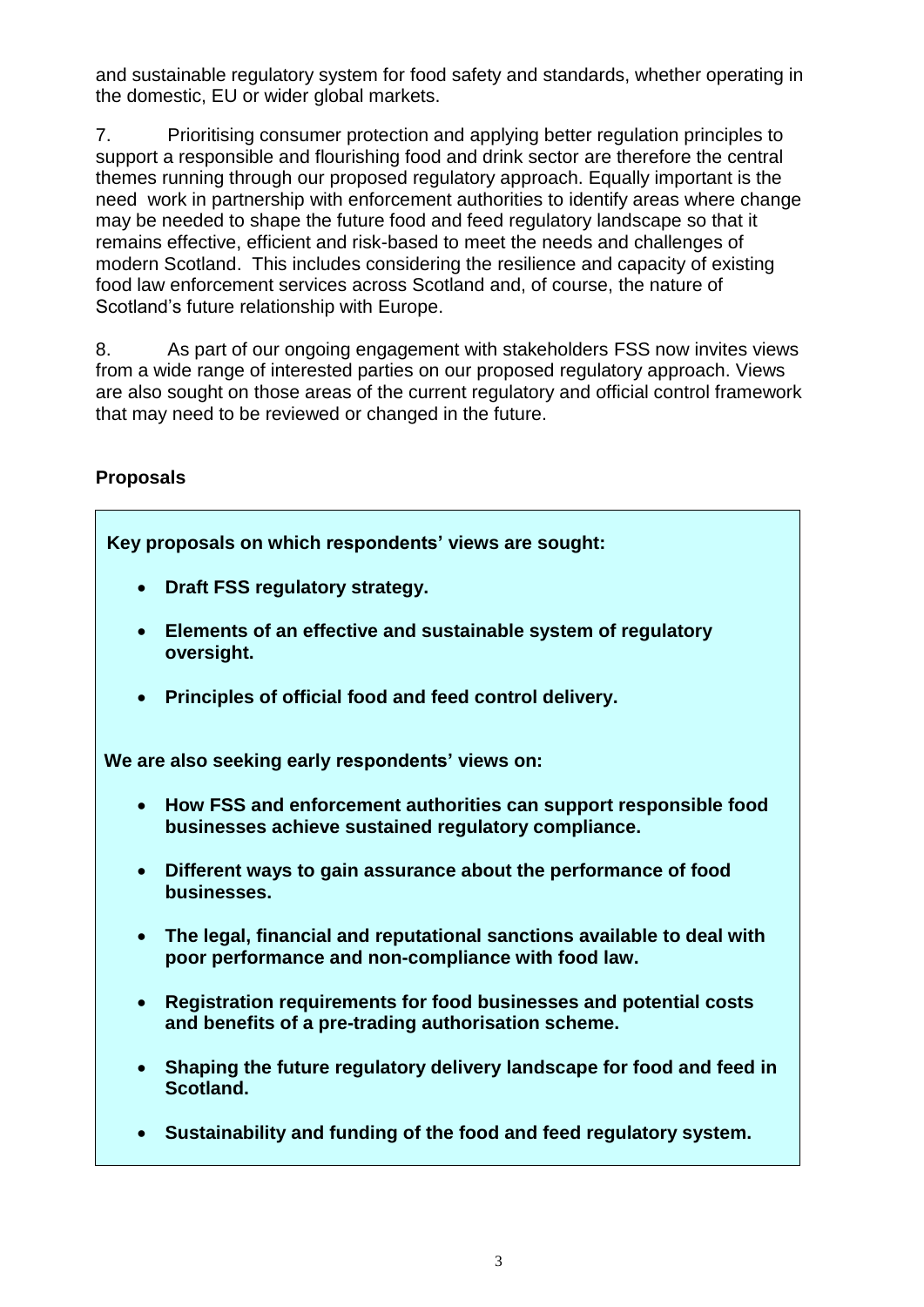## **Detail**

## **FSS REGULATORY STRATEGY**

9. The draft FSS regulatory strategy enclosed at Annex B adopts an outcome focused framework to reflect the key objectives of the strategy. Five high level regulatory outcomes, set out in paragraph 2.5, are proposed:

- *1. Consumers are protected*
- *2. Responsible food businesses flourish*
- *3. Irresponsible food businesses are dealt with effectively*
- *4. Food and feed official control systems are sustainable, responsive and robust*
- *5. FSS is a trusted, empowered and effective regulator*

10. These outcomes, and the associated regulatory approaches and ways of working set out in paragraphs 2.7 and 2.10, provide the overall regulatory framework for how we will fulfil our role as a national regulator.

## **Q1. Do respondents' have any comments on the key outcomes and elements of the draft FSS regulatory strategy attached at Annex B?**

# **BETTER REGULATION**

11. An important driver for developing our regulatory strategy is to provide a strategic framework for ensuring our regulatory activities are carried out in accordance with the Scottish Government's agreed approach to better regulation and external scrutiny of public services.<sup>78</sup> FSS has a statutory duty under the Regulatory Reform (Scotland) Act 2014 to contribute to sustainable economic growth, where this does not conflict with our primary consumer protection objectives, and we must have 'due regard' to the approaches to regulation set out in the Scottish Regulators' Strategic Code of Practice.<sup>9</sup> This means FSS has a key enabling role to play in supporting responsible and compliant food businesses and to minimise regulatory burdens where possible.

## **KEY FEATURES**

-

12. The regulatory approaches set out in paragraph 2.7 of our draft regulatory strategy reflect the high level operational approaches outlined in the Scottish Regulators' Code which regulators are encouraged to adopt. In line with this overall approach, FSS are proposing two central features of our regulatory strategy:

<sup>&</sup>lt;sup>7</sup> <http://www.gov.scot/Topics/Business-Industry/support/better-regulation>

<sup>8</sup> <http://www.gov.scot/Topics/Government/PublicServiceReform/IndependentReviewofReg>

<sup>&</sup>lt;sup>9</sup> <http://www.gov.scot/resource/0046/00467429.pdf>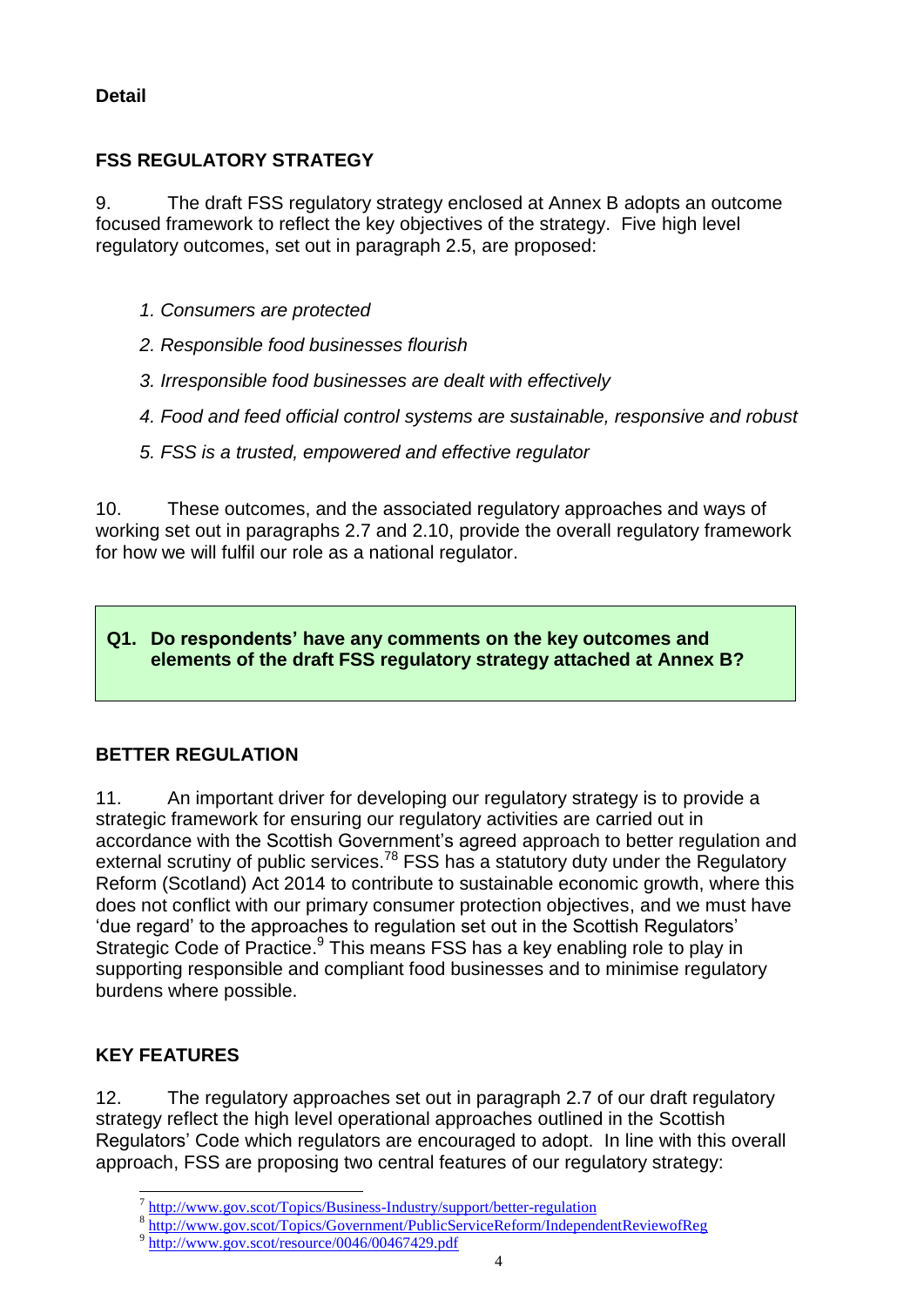- i. Development and implementation of a robust, transparent regulatory decision making process.
- ii. Adoption of a compliance spectrum model that applies across the range of official controls, similar to the model adopted by the Scottish Environment Protection Agency (SEPA).

13. Details of these features are set out in paragraphs 5.13 and 5.14 of the draft strategy.

### **Q2. Do respondents' have any comments on the proposed regulatory decision making framework and compliance spectrum model outlined in paragraphs 5.13 and 5.14 of the draft regulatory strategy? The views of enforcement authorities on practical implementation are particularly welcome.**

14. In terms of FSS's wider policy remit we will seek to apply better regulation principles to influence the development of food and feed policy at all levels – both national and international. Therefore our proposed regulatory approach will equally apply to our functions of legislative standard setting and interpretation of food law, within the existing EU framework and in the future food regulatory landscape that emerges after the UK has left the European Union. This will mean working in close collaboration with the Scottish Government, the Food Standards Agency (FSA), and other UK departments – whether in developing domestic legislation, contributing to UK negotiation positions on emerging EU law while we remain a Member State, or influencing international Codex standards – where we will advocate the principles of better regulation and support a proportionate and risk based approach.

## **SUPPORTING RESPONSIBLE FOOD BUSINESSES**

15. In aligning our regulatory approach with better regulation principles we are committed to supporting wider food and drink policy in Scotland to support economic growth in the sector. This means ensuring consumers and businesses retain trust and confidence in the food regulatory system, that standards applied to food and feed production are internationally recognised, and that there is confidence in the way regulatory delivery is achieved to verify compliance.

16. These were the main themes considered by the FSS Board in agreeing the key elements of an effective and sustainable system of regulatory oversight for the Scottish food and drink industry.<sup>10</sup>

 $\overline{a}$ <sup>10</sup>[http://www.foodstandards.gov.scot/sites/default/files/Effective%20and%20Sustainable%20Official%20Controls](http://www.foodstandards.gov.scot/sites/default/files/Effective%20and%20Sustainable%20Official%20Controls%20-%20FSS160808.pdf) [%20-%20FSS160808.pdf](http://www.foodstandards.gov.scot/sites/default/files/Effective%20and%20Sustainable%20Official%20Controls%20-%20FSS160808.pdf)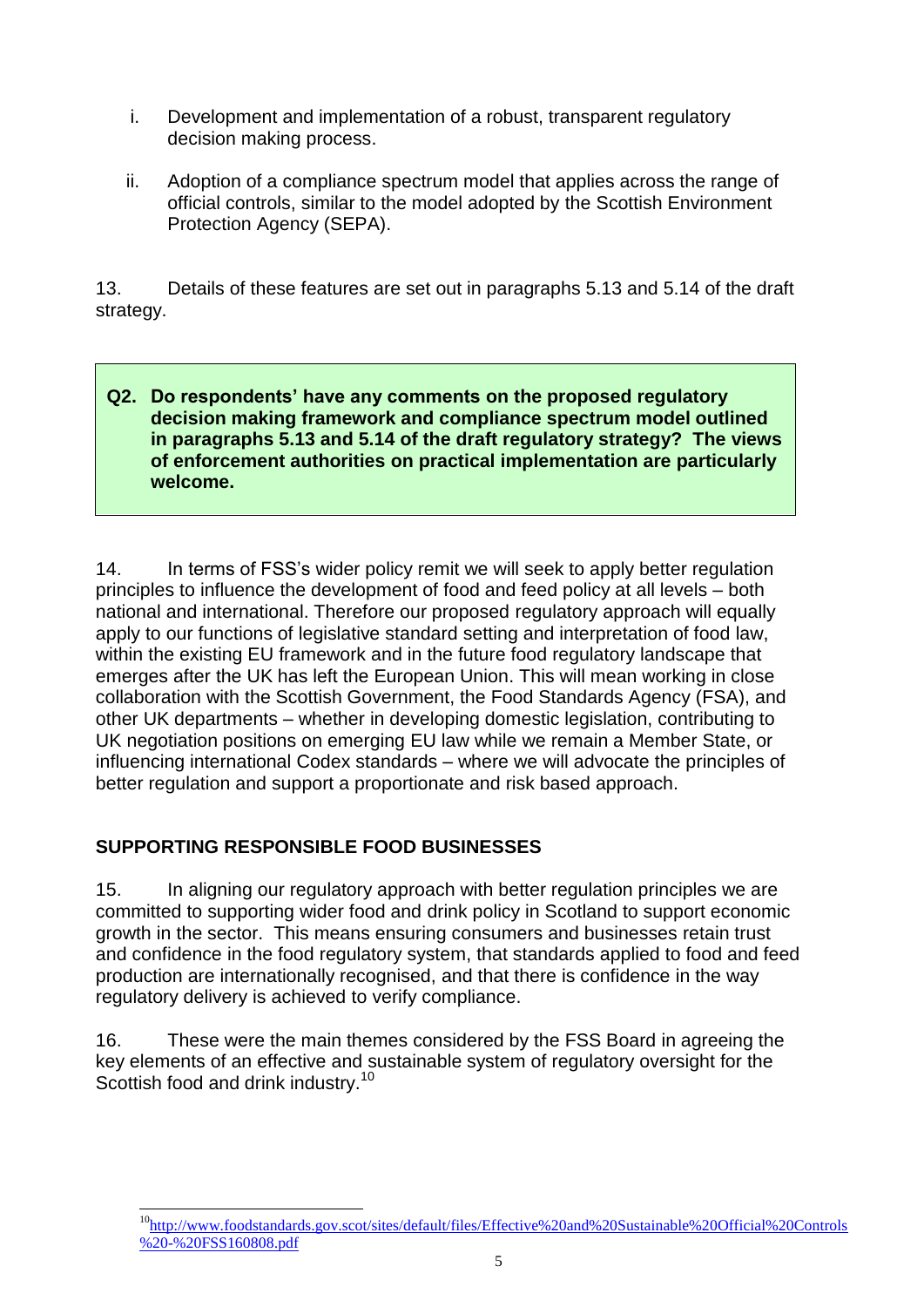### **Q3. Respondents' views are invited on the six key elements of an effective and sustainable system of regulatory oversight attached at Annex C.**

17. It is the legal responsibility of food businesses to ensure that food is safe and accurately described, and both FSS and enforcement authorities have an important role in supporting businesses to achieve sustained regulatory compliance. Small and medium sized businesses, in particular, plays a central role in the economic wellbeing of the Scottish food and drink industry, and we recognise the challenges smaller food business can face in meeting their legal obligations to produce safe food, particularly in areas that are technically complex.

18. FSS is therefore committed to working in partnership with food and feed enforcement authorities and the food and drink sector industry to provide accessible channels for businesses to obtain advice and technical guidance on the regulatory requirements that affect them.

- **Q4. Respondents' views are invited on the different ways in which FSS and enforcement authorities can support food businesses achieve sustained regulatory compliance, particularly SMEs.**
- **Q5. What are the priority areas for developing supporting technical guidance and compliance tools for the food and drink industry?**

## **PERFORMANCE ASSURANCE**

19. Official inspections play a central statutory role in the regulatory system to verify business compliance with food and feed law, and will continue to do so in the future. But in understanding the diversity of food businesses and how they manage risks it will be important to identify and adopt incentives and disincentives that reward and promote best practice and sustained compliance. One aspect of this will be to consider the different ways in which FSS and enforcement authorities can gain assurance about the performance of food businesses, and how businesses are acting to protect consumers, so that official interventions remain proportionate and targeted to where they are most needed, helping to promote trust and confidence in the regulatory system.

20. For example, a greater role for commercial third party assurance schemes for the purpose of earned recognition to reduce official inspection frequencies is one way this could be achieved, where it is appropriate and practical. This policy approach has been utilised in the UK primary production sector for a number of years and has recently been extended to the animal feed sector. Enhanced data and information sharing between FSS, enforcement authorities and the food and drink industry for official control purposes is another assurance route that could be explored, particularly in relation to the results of commercial food sampling programmes and traceability infrastructure. Clearly, this is an area that will require detailed consideration to inform any possible future policy options, but we would welcome any early stakeholder views at this stage.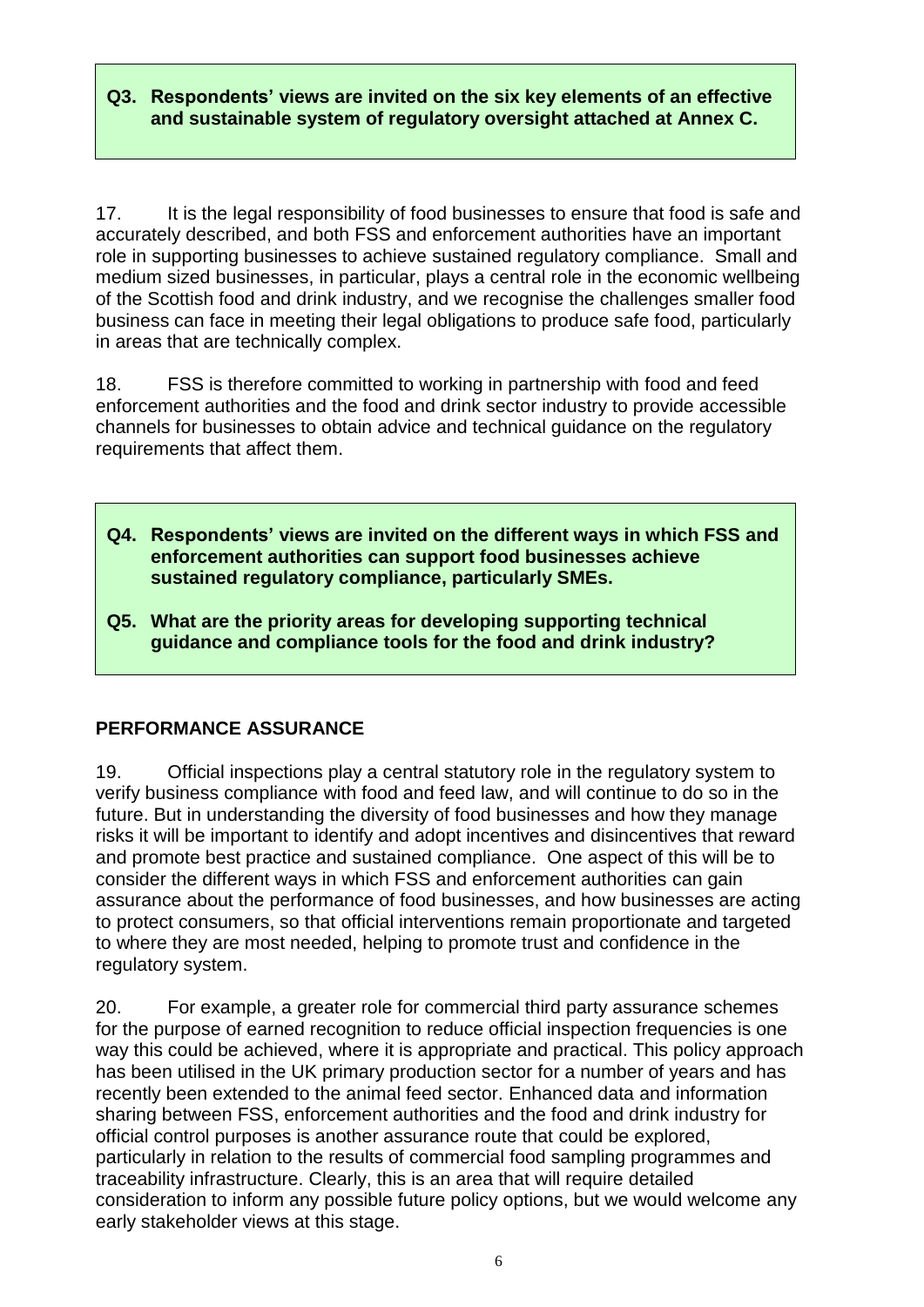- **Q6. Respondents' views are invited on the different ways in which FSS and enforcement authorities can gain assurance about the performance of food businesses.**
- **Q7. What are respondents' views on commercial assurance schemes or industry generated data having a more prominent role in the overall regulatory system?**

## **DEALING WITH POOR PERFORMANCE**

21. Maintaining high levels of consumer protection and support for the international reputation of Scotland's food and drink sector will equally require tackling effectively those businesses that wilfully neglect their legal obligations through targeted, risk based enforcement and proportionate and dissuasive sanctions. This links closely with the compliance spectrum approach outlined in our draft regulatory strategy as a high level framework for dealing with non-compliance.

22. FSS is currently reviewing the existing range of legal enforcement sanctions and the level of penalties available to the Courts, Scottish Ministers and enforcement authorities in Scottish food and feed law to ensure they remain effective and sufficiently punitive. As part of this review FSS will be preparing the secondary legislation that is required to implement the new administrative sanctions (i.e. Fixed Penalty) provided for in The Food (Scotland) Act 2015. This will be subject to a separate FSS consultation exercise in due course.

23. In addition to legal penalties and sanctions, financial and reputational sanctions can also be effective tools for regulators and enforcement authorities in dealing with identified non-compliance. A key principle agreed by the FSS Board is that non-compliance should cost businesses more than compliance, and we are keen to discuss with stakeholders how such a principle could be applied in an operational context. There are a number of other regulators operating in Scotland who employ a charging regime for regulatory services that actively penalises businesses for noncompliance, and FSS has held initial discussions with them to better understand how these schemes operate.

24. However, at this stage it would be helpful to seek respondents' views on the current balance of legal, financial and reputational sanctions that are available to regulators and enforcement authorities to address and deter non-compliance in the Scottish food and drink sector, and whether there are any other forms of penalty or sanction that ought to be considered.

- **Q8. What are respondents' views on the current balance of legal, financial and reputational sanctions that are available to the Courts, regulators and enforcement authorities to address and deter non-compliance in the Scottish food and drink sector?**
- **Q9. Are there any other forms of penalty or sanction that should be considered or made available?**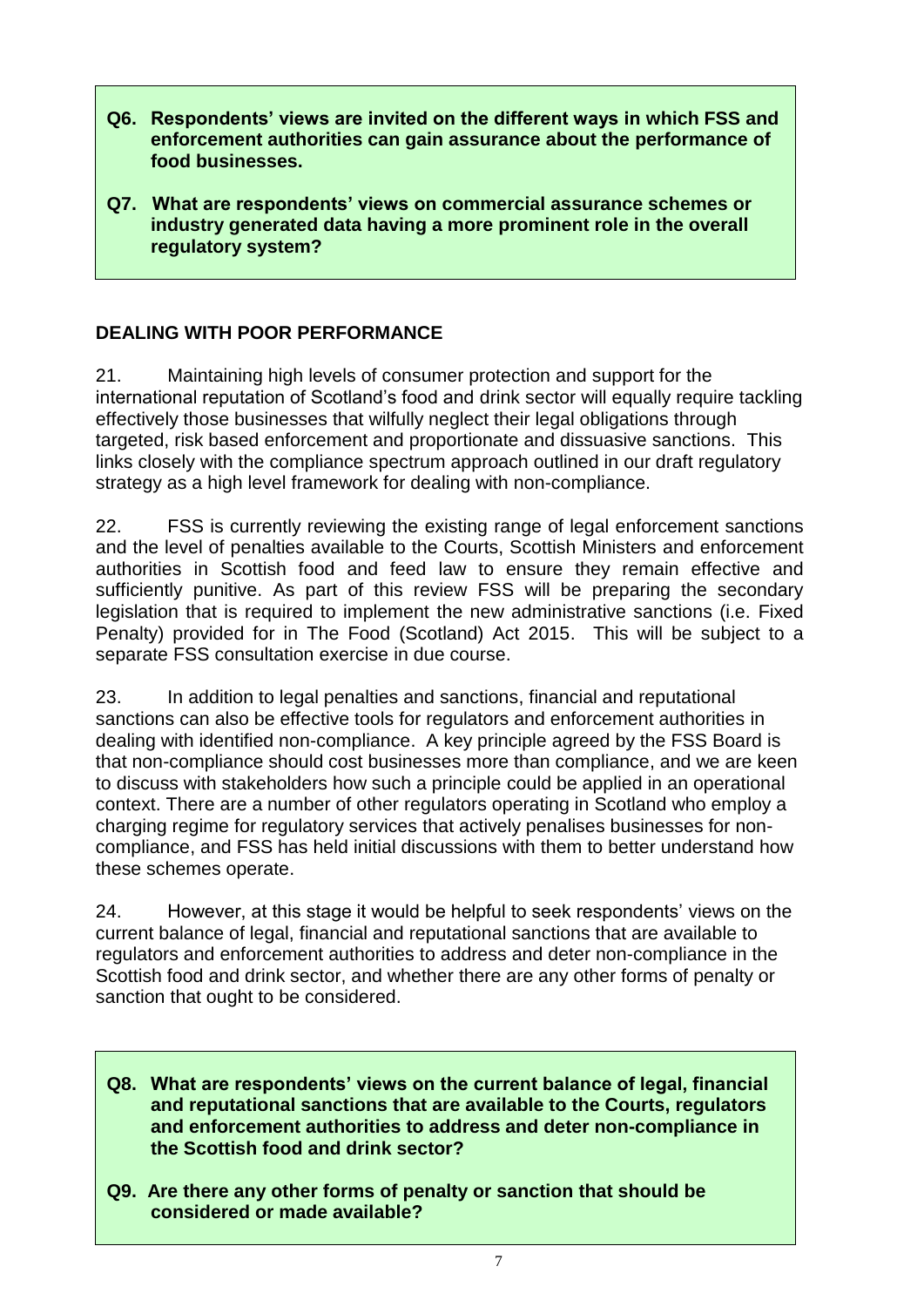## **REGISTRATION OF FOOD BUSINESSES**

25. One area of the current regulatory framework that initial stakeholder feedback suggests could be strengthened is the registration requirement that applies to food businesses. The existing registration system is grounded in EU food hygiene legislation, and as outlined in the Food Law Code of Practice (Scotland), food businesses should register each establishment under their control at least 28 days before food operations commence.

26. It is important to ensure that enforcement authorities are aware of new food businesses operating in their area before they commence trading to enable the scheduling of inspections and verification of business compliance with legal standards. FSS appreciates that enforcement authorities can face challenges under the existing registration arrangements in maintaining comprehensive lists of all food businesses, especially where there is a high turnover of businesses or trading on a short-term basis, therefore we would be interested in respondent's views on the merit of exploring further the benefits and dis-benefits of a system of pre-trading authorisation for all food businesses in Scotland.

27. There are a number of possible models for pre-trading authorisation that could be considered (e.g. food business licensing or enhanced registration) and further detailed options and impact analysis would need to be undertaken. Any future proposals would require FSS Board approval, and Ministerial agreement if legislative change was required, and would be subject to full public consultation. However, early views from respondents are welcomed.

### **Q10. What are respondents' views on the strengths and weaknesses of the existing system for food business registration?**

**Q11. Do respondents feel there would be merit in considering further the need for a pre-trading authorisation scheme for all food businesses in Scotland? Please outline your reasons.**

## **SHAPING THE FUTURE DELIVERY LANDSCAPE**

-

28. When implementing or giving effect to regulatory delivery FSS has considerable flexibility within the existing EU legal framework<sup>11</sup> to shape the domestic delivery landscape in Scotland so that it remains proportionate, risk-based and costeffective. Our draft regulatory strategy is intended to provide an overarching framework for our future delivery work to ensure that regulation is delivered across Scotland in a way that aligns with our wider strategic aims as a national regulator, and that we continue to meet our competent authority obligations while remaining a member of the EU, but in a way that positions us as a body that influences businesses and others for consumers benefit.

 $11$  Regulation (EC) No 882/2004 on official controls performed to ensure the verification of compliance with feed and food law, animal health and animal welfare rules & Regulation (EC) No 854/2004 laying down specific rules for the organisation of official controls on products of animal origin intended for human consumption.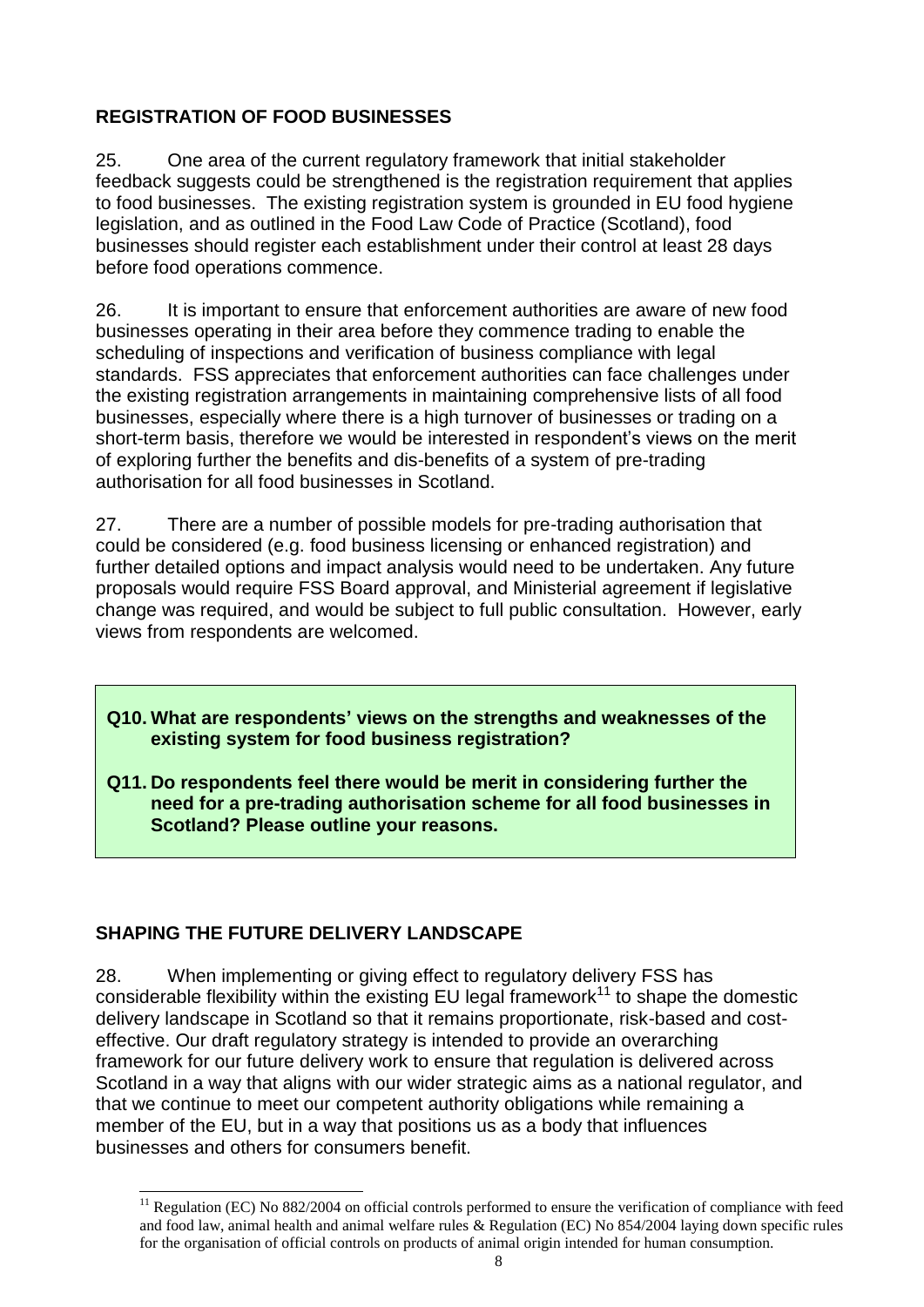29. In considering existing arrangements for food law enforcement in Scotland the FSS Board has agreed a set of high level principles that should underpin how official food and feed controls are delivered in the future, as a basis for further stakeholder engagement.<sup>12</sup> These principles are set out in Annex D.

## **Q12. Respondents' views are invited on the principles of official food and feed control delivery at Annex D.**

30. These principles provide the necessary criteria for reviewing any aspect of the existing delivery framework that may need to be changed or improved going forward. One such area is the long term resilience and capacity of the current Local Authority delivery model which applies to the vast majority of food businesses, and the possible impact of constraints on local government expenditure in Scotland, and on environmental services budgets in particular.<sup>13</sup>

31. FSS is aware that a number of food enforcement authorities across the UK and in Scotland are already employing contractors to support delivery of their inspection programmes as a result of increasing pressures on local service delivery resources. While these pressures are arguably more acute in other parts of the UK, it does raise a number of issues that may warrant further exploration in a Scottish context: the possible use of delegated control bodies as part of the regulatory system for food and feed<sup>14</sup>; regulatory approaches to private certification in food safety. particularly the impact this would have on food destined for export, an issue that is being actively considered at EU and international levels within Codex; consideration of which official control functions are best delivered at national, regional, and local levels.

32. The FSS Board have made clear its view that responsible, compliant food businesses may be recognised through alternative regulatory mechanisms of assurance approved and verified by FSS. This links closely with the issue of performance assurance outlined above, notably the concept of earned recognition, but it also opens the way for a potential role for accredited third party inspection bodies undertaking official control activity as part of the overall regulatory assurance system in Scotland.

33. These are complex issues that will required detailed policy consideration and impact assessment in due course, which we are keen explore further with Local Authorities and other stakeholders. They will need to be considered as part of a broad review of the existing regulatory system to ensure it continues to deliver the best outcomes for consumers and responsible food businesses, and in a way that allows FSS to effectively discharge Scottish Ministers legal obligations with regard to the implementation of food and feed law.

34. A period of informal consultation is currently underway with Local Authorities in Scotland, through SFELC, food liaison groups and individual authorities, and with

<sup>1</sup> <sup>12</sup> [http://www.foodstandards.gov.scot/sites/default/files/Board%20meeting%20-2016%20June%2015%20-](http://www.foodstandards.gov.scot/sites/default/files/Board%20meeting%20-2016%20June%2015%20-%20Key%20principles%20on%20future%20delivery%20of%20Official%20controls%20-%20Sandy%20McDougall.pdf) [%20Key%20principles%20on%20future%20delivery%20of%20Official%20controls%20-](http://www.foodstandards.gov.scot/sites/default/files/Board%20meeting%20-2016%20June%2015%20-%20Key%20principles%20on%20future%20delivery%20of%20Official%20controls%20-%20Sandy%20McDougall.pdf)

[<sup>%20</sup>Sandy%20McDougall.pdf](http://www.foodstandards.gov.scot/sites/default/files/Board%20meeting%20-2016%20June%2015%20-%20Key%20principles%20on%20future%20delivery%20of%20Official%20controls%20-%20Sandy%20McDougall.pdf)

<http://www.gov.scot/Publications/2016/06/9117>

 $14$  As provided for in Regulation (EC) No 882/2004.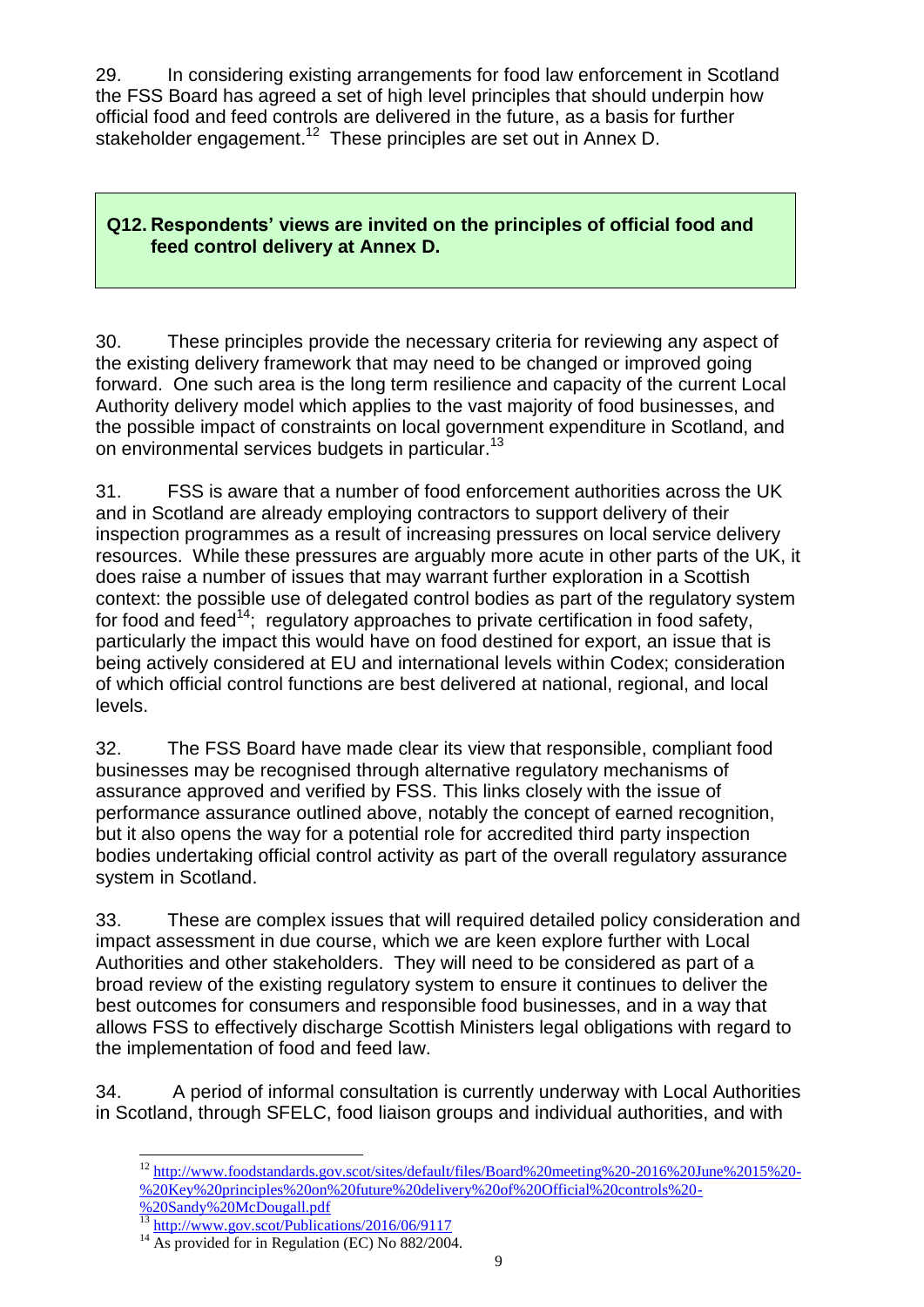industry to begin to discuss some of these issues in more detail. It should be emphasised that this is intended as a starting point, and further opportunities for input will become available once arrangements for taking forward working level discussions are more developed.

35. However, at this stage we would welcome early views from stakeholders as part of this formal public consultation.

- **Q13. What do respondents feel are the main challenges and opportunities for improvement within the existing model for delivering food and feed inspections in Scotland?**
- **Q14. What are respondents' views on regulatory approaches to private certification and the possibility of using third party inspection bodies as part of the regulatory assurance system for food and feed in Scotland, verified centrally by FSS?**

## **FUNDING THE FOOD AND FEED REGULATORY SYSTEM**

36. Regardless of the delivery mechanisms that are adopted, it is clear that to remain effective the future regulatory system for food and feed will need to be financially sustainable. With the exception of certain food sectors that are subject to mandatory EU charging requirements for official controls, notably the meat industry, the current delivery model is largely publicly funded. Economic growth in the Scottish food and drink industry will inevitably lead to greater demands being placed on resources for regulatory delivery, and in a climate of increasing pressure on public finances the FSS Board is clear that there is a need to balance costs to industry against a cost-effective system of regulatory oversight.<sup>15</sup>

37. Therefore greater cost sharing between the public and private sectors for maintaining the current system of official food and feed controls, which protects both consumers and Scotland's reputation as a land of food and drink, is an issue that needs to be considered as we look at designing what we need for the future.

**Q15. Respondents' views are invited on the principle that the food and drink industry in Scotland should contribute to the cost of maintaining an effective and sustainable regulatory system for food and feed.**

#### **Consultation Process**

38. This 12 week public consultation forms part of a wider programme of stakeholder and consumer engagement that is currently underway to inform development of our regulatory strategy and the supporting programme of work. If

 $\overline{a}$ <sup>15</sup> [http://www.foodstandards.gov.scot/sites/default/files/Board%20meeting%20-%202016%20August%2017%20-](http://www.foodstandards.gov.scot/sites/default/files/Board%20meeting%20-%202016%20August%2017%20-%20Final%20Minutes.pdf) [%20Final%20Minutes.pdf](http://www.foodstandards.gov.scot/sites/default/files/Board%20meeting%20-%202016%20August%2017%20-%20Final%20Minutes.pdf)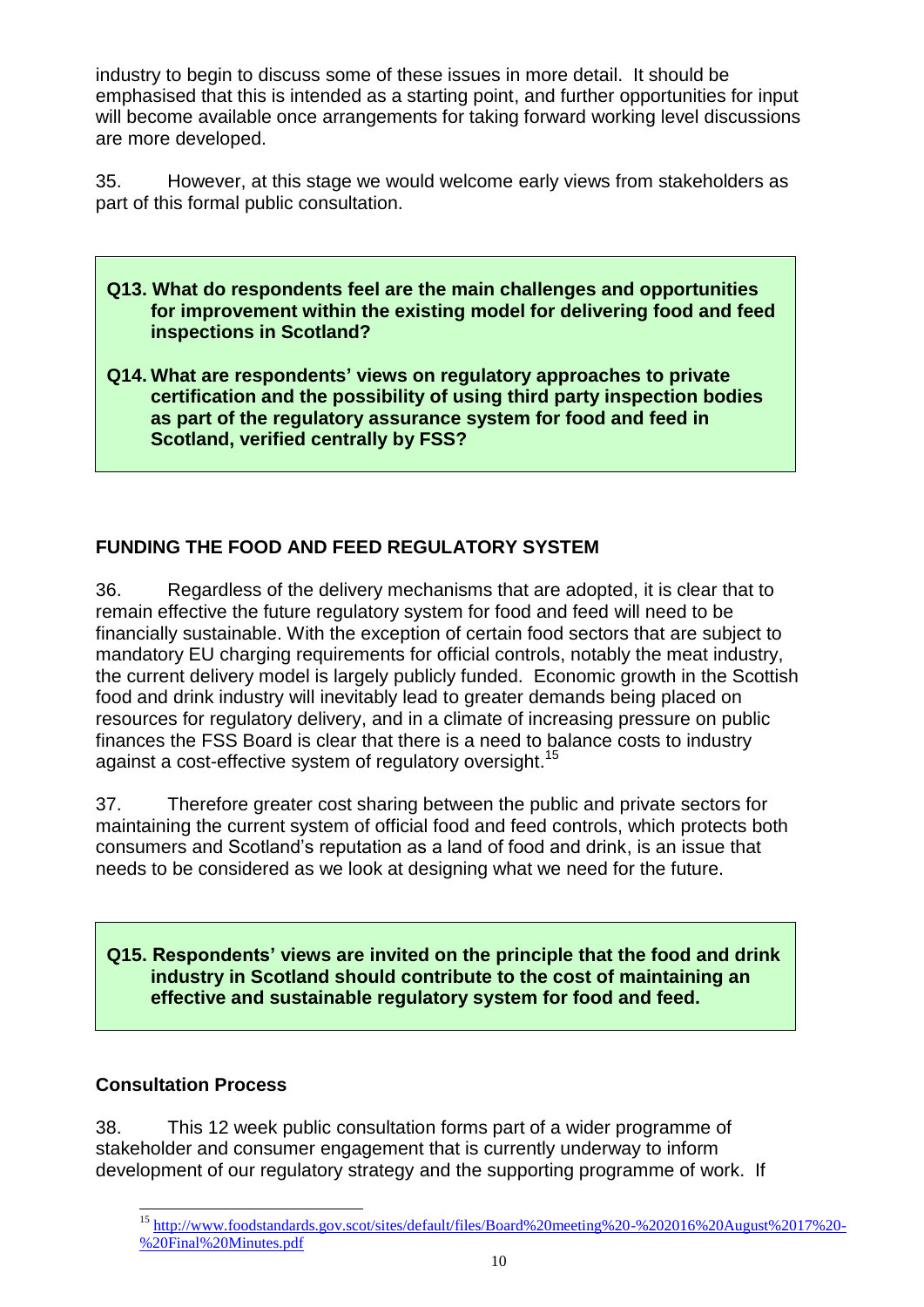stakeholders wish to discuss any aspects of this consultation in more detail please get in touch using the contact details provided above to arrange a meeting. Similarly, if stakeholders feel it would be beneficial for FSS to host a dedicated stakeholder event on this consultation please indicate this in your response.

39. A summary of responses to this consultation will be published on the FSS website within 3 months of the consultation closing.

40. Responses to this consultation will inform the FSS Board's further consideration of our regulatory strategy later this year, ahead of formal publication.

41. Further consultation will be carried out in due course on the specific elements of the FSS regulatory strategy programme detailed above.

### **Summary of questions asked in this consultation:**

## **DRAFT FSS REGULATORY STRATEGY**

- **Q1. Do respondents' have any comments on the key outcomes and elements of the draft FSS regulatory strategy attached at Annex B?**
- **Q2. Do respondents' have any comments on the proposed regulatory decision making framework and compliance spectrum model outlined in paragraphs 5.13 and 5.14 of the draft regulatory strategy? The views of enforcement authorities on practical implementation are particularly welcome.**

## **SUPPORTING RESPONSIBLE FOOD BUSINESSES**

- **Q3. Respondents' views are invited on the six key elements of an effective and sustainable system of regulatory oversight attached at Annex C.**
- **Q4. Respondents' views are invited on the different ways in which FSS and enforcement authorities can support food businesses achieve sustained regulatory compliance, particularly SMEs.**
- **Q5. What are the priority areas for developing supporting technical guidance and compliance tools for the food and drink industry?**

## **PERFORMANCE ASSURANCE**

- **Q6. Respondents' views are invited on the different ways in which FSS and enforcement authorities can gain assurance about the performance of food businesses.**
- **Q7. What are respondents' views on commercial assurance schemes or industry generated data having a more prominent role in the overall regulatory system?**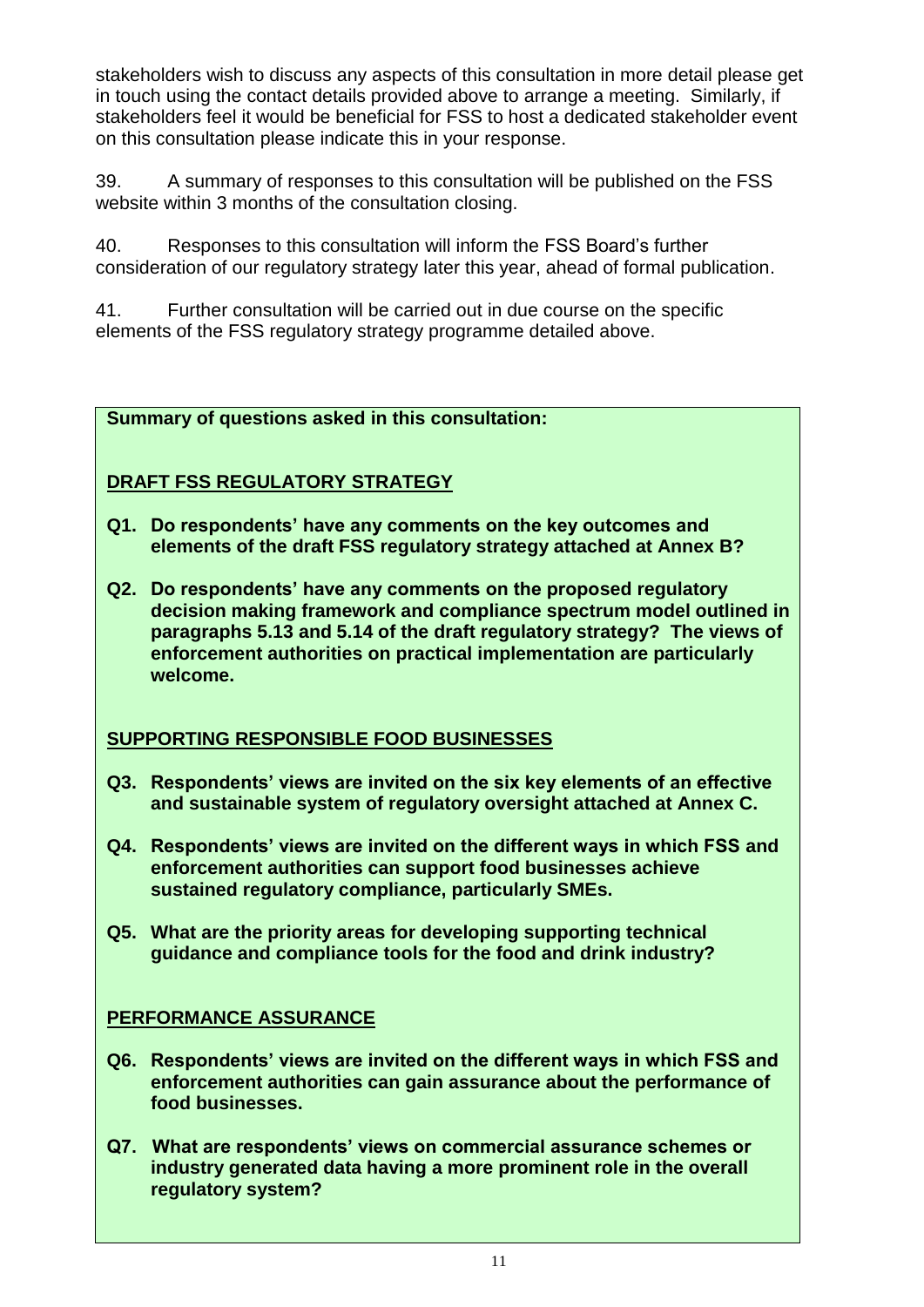## **DEALING WITH POOR PERFORMANCE**

- **Q8. What are respondents' views on the current balance of legal, financial and reputational sanctions that are available to the Courts, regulators and enforcement authorities to address and deter non-compliance in the Scottish food and drink sector?**
- **Q9. Are there any other forms of penalty or sanction that should be considered or made available?**

### **REGISTRATION OF FOOD BUSINESSES**

- **Q10. What are respondents' views on the strengths and weaknesses of the existing system for food business registration?**
- **Q11. Do respondents feel there would be merit in considering further the need for a pre-trading authorisation scheme for all food businesses in Scotland? Please outline your reasons.**

### **SHAPING THE FUTURE DELIVERY LANDSCAPE**

- **Q12. Respondents' views are invited on the principles of official food and feed control delivery at Annex D.**
- **Q13. What do respondents feel are the main challenges and opportunities for improvement within the existing model for delivering food and feed inspections in Scotland?**
- **Q14. What are respondents' views on regulatory approaches to private certification and the possibility of using third party inspection bodies as part of the regulatory assurance system for food and feed in Scotland, verified centrally by FSS?**

#### **FUNDING THE FOOD AND FEED REGULATORY SYSTEM**

**Q15. Respondents' views are invited on the principle that the food and drink industry in Scotland should contribute to the cost of maintaining an effective and sustainable regulatory system for food and feed.** 

#### **Responses**

Responses are required by close **18 April 2017.**

Please state, in your response, whether you are responding as a private individual or on behalf of an organisation/company (including details of any stakeholders your organisation represents). If you are replying by post then please note our updated address details below.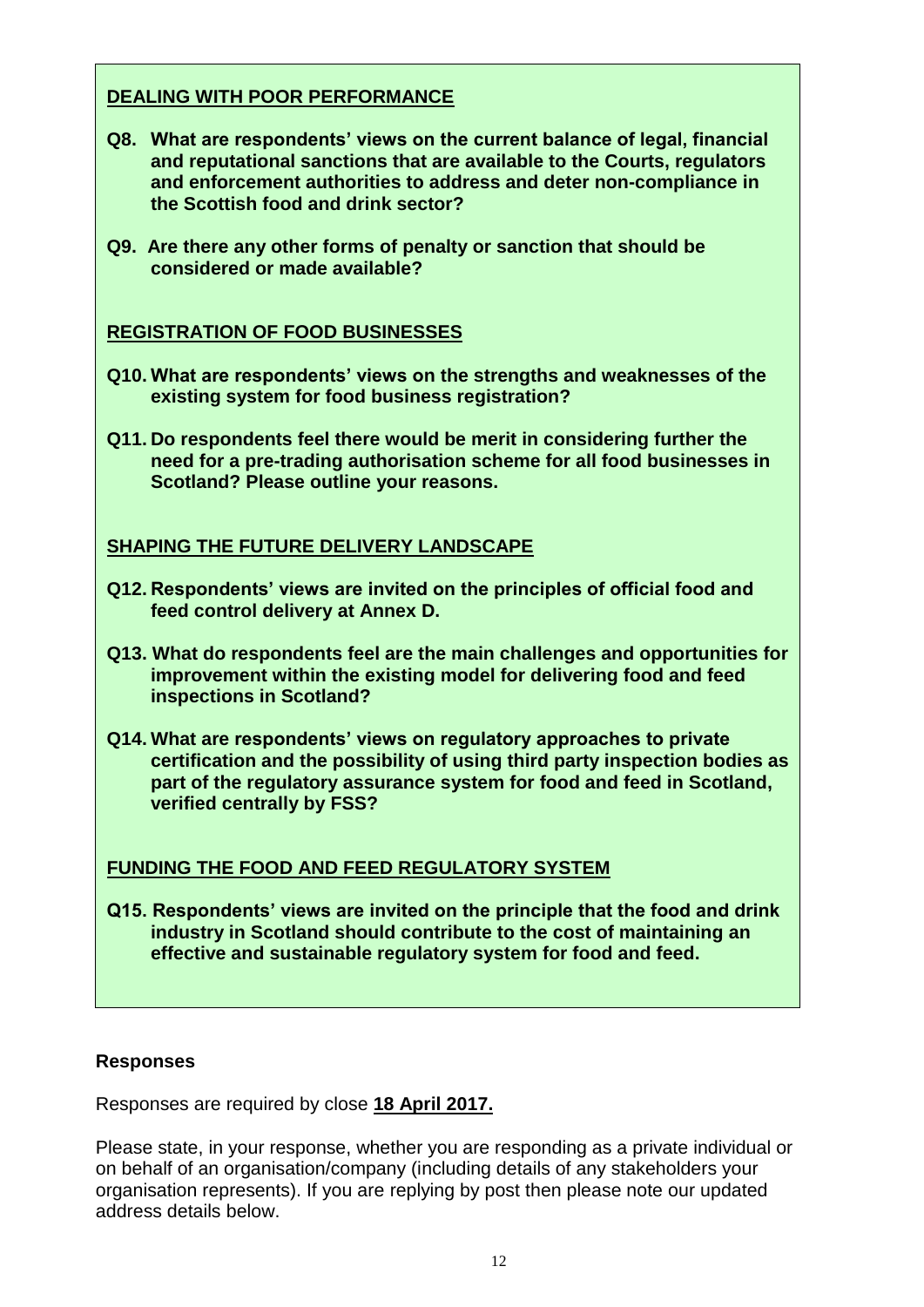We will summarise all comments received and the official response to each will be published on the FSS website within three months following the end of the consultation period.

Thank you on behalf of Food Standards Scotland for participating in this public consultation.

Yours sincerely,

 $\overline{\mathbb{R}}$ 

**Steve Hardie** Regulatory Policy Branch Food Standards Scotland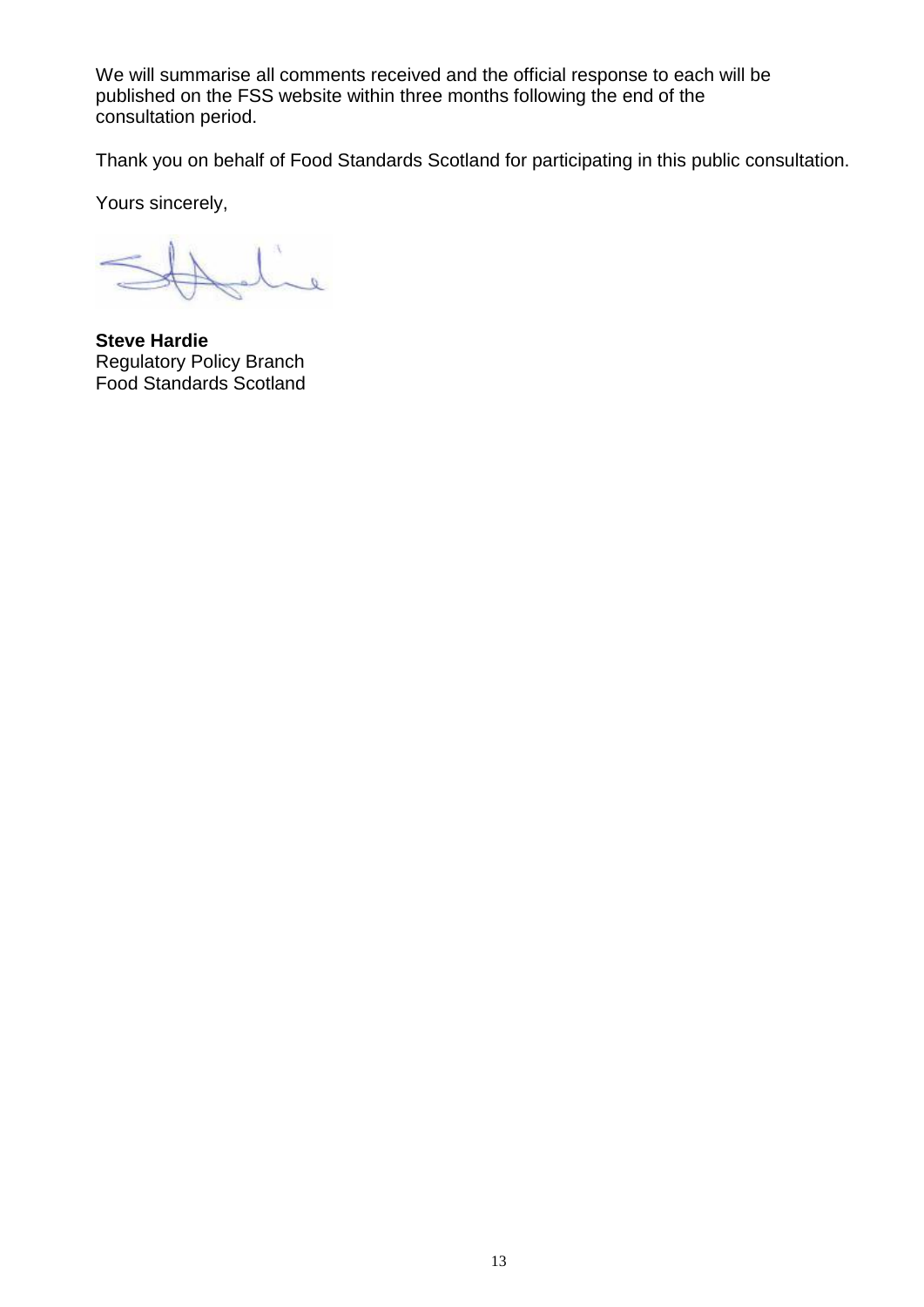## **Enclosed**

- Annex A: Standard consultation information
- Annex B: Draft FSS regulatory strategy
- Annex C: Elements of an effective and sustainable system of regulatory oversight
- Annex D: Principles of official control delivery
- Annex E: List of interested parties
- Annex F: Consultation Feedback Questionnaire [hard copy version only]
- Annex G: Data Protection Form [hard copy version only]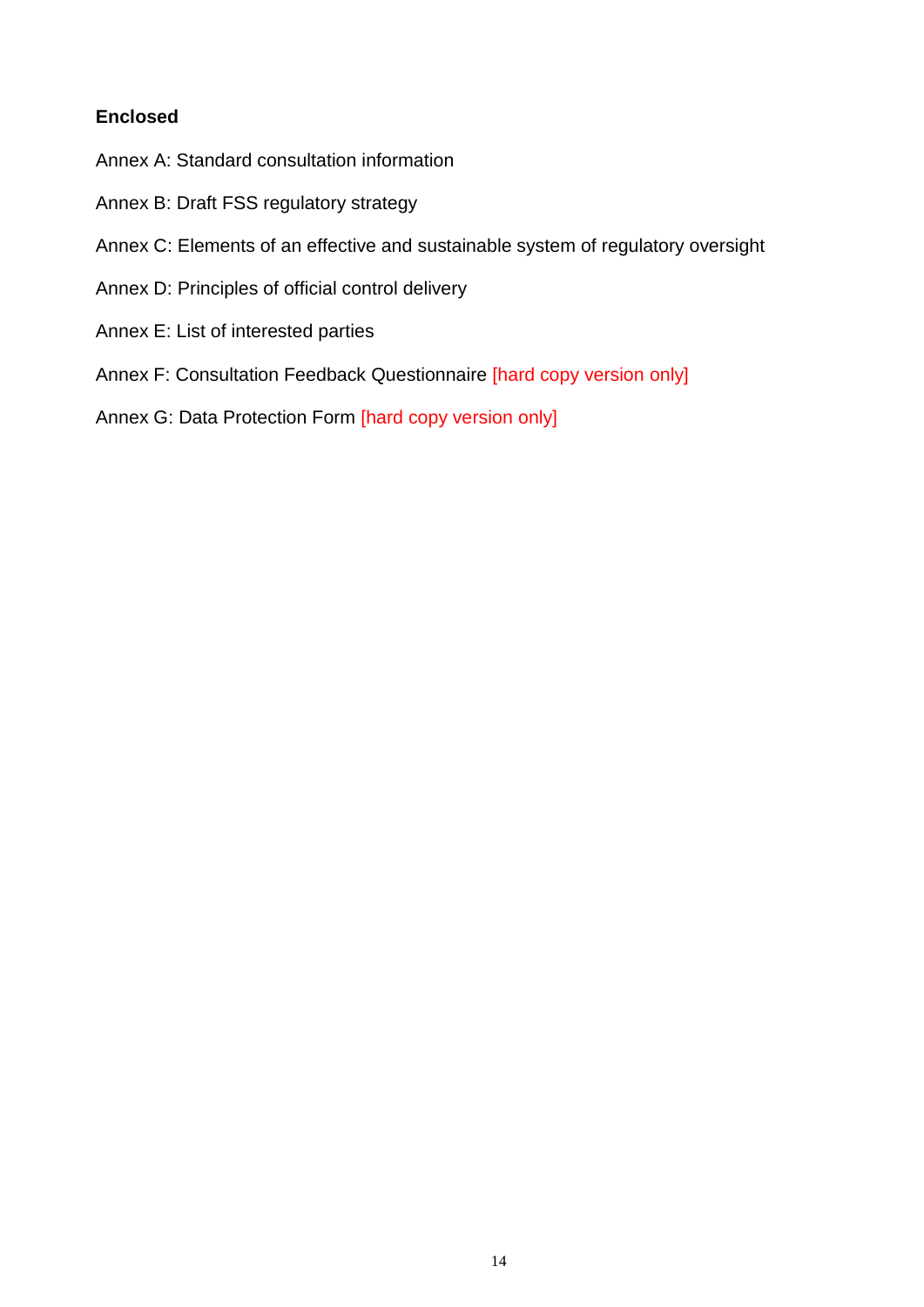## **Queries**

1. If you have any queries relating to this consultation please contact the person named on page 1, who will be able to respond to your questions.

## **Publication of personal data and confidentiality of responses**

- 2. In accordance with the principle of openness, our office in Pilgrim House in Aberdeen will hold a copy of the completed consultation. FSS will also publish a summary of responses, which may include full name. Disclosure of any other personal data would be made only upon request for the full consultation response. If you do not want this information to be released, please email **<mailto:dataprotection@fss.scot.emailaddress>** or return by post to the address given on page 1.
- 3. In accordance with the provisions of Freedom of Information Act (Scotland) 2002/Environmental Information (Scotland) Regulations 2004, all information contained in your response may be subject to publication or disclosure. If you consider that some of the information provided in your response should not be disclosed, you should indicate the information concerned, request that it is not disclosed and explain what harm you consider would result from disclosure. The final decision on whether the information should be withheld rests with FSS. However, we will take into account your views when making this decision.
- 4. Any automatic confidentiality disclaimer generated by your IT system will not be considered as such a request unless you specifically include a request, with an explanation, in the main text of your response.

## **Further information**

- 5. A list of interested parties to whom this letter is being sent appears in Annex E. Please feel free to pass this document to any other interested parties, or send us their full contact details and we will arrange for a copy to be sent to them direct.
- 6. Please contact us for alternative versions of the consultation documents in Braille or other languages.
- 7. Please let us know if you need paper copies of the consultation documents or of anything specified under 'Other relevant documents'.
- 8. This consultation has been prepared in accordance with HM Government Code of Practice on Consultation, available at: [http://www.gov.uk/government/uploads/system/uploads/attachment\\_data/file/100807/](http://www.gov.uk/government/uploads/system/uploads/attachment_data/file/100807/file47158.pdf) [file47158.pdf](http://www.gov.uk/government/uploads/system/uploads/attachment_data/file/100807/file47158.pdf)
- 9. The Consultation Criteria from that Code should be included in each consultation and they are listed below:

## **The Seven Consultation Criteria**

#### **Criterion 1 — When to consult**

*Formal consultation should take place at a stage when there is scope to influence the policy outcome.*

#### **Criterion 2 — Duration of consultation exercises**